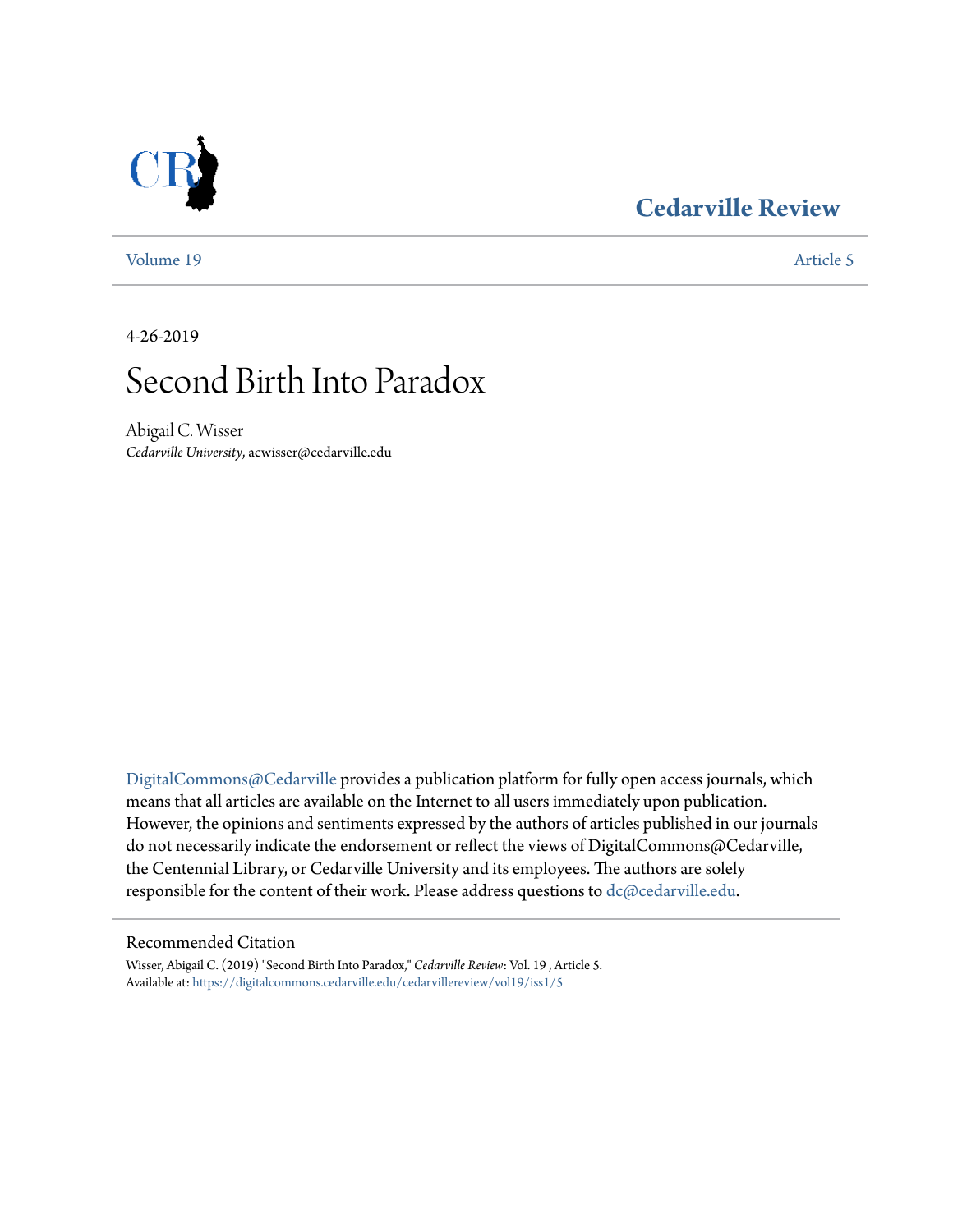## Second Birth Into Paradox

Browse the contents of [this issue](https://digitalcommons.cedarville.edu/cedarvillereview/vol19/iss1) of *Cedarville Review*.

### **Keywords**

Cedarville, creative writing, nonfiction, Abigail Wisser

# **Creative Commons License**

This work is licensed under a [Creative Commons Attribution-Noncommercial-No Derivative Works 4.0](http://creativecommons.org/licenses/by-nc-nd/4.0/) [License.](http://creativecommons.org/licenses/by-nc-nd/4.0/)

Follow this and additional works at: [https://digitalcommons.cedarville.edu/cedarvillereview](https://digitalcommons.cedarville.edu/cedarvillereview?utm_source=digitalcommons.cedarville.edu%2Fcedarvillereview%2Fvol19%2Fiss1%2F5&utm_medium=PDF&utm_campaign=PDFCoverPages)

Part of the <u>[Nonfiction Commons](http://network.bepress.com/hgg/discipline/1152?utm_source=digitalcommons.cedarville.edu%2Fcedarvillereview%2Fvol19%2Fiss1%2F5&utm_medium=PDF&utm_campaign=PDFCoverPages)</u>

This nonfiction is available in Cedarville Review: [https://digitalcommons.cedarville.edu/cedarvillereview/vol19/iss1/5](https://digitalcommons.cedarville.edu/cedarvillereview/vol19/iss1/5?utm_source=digitalcommons.cedarville.edu%2Fcedarvillereview%2Fvol19%2Fiss1%2F5&utm_medium=PDF&utm_campaign=PDFCoverPages)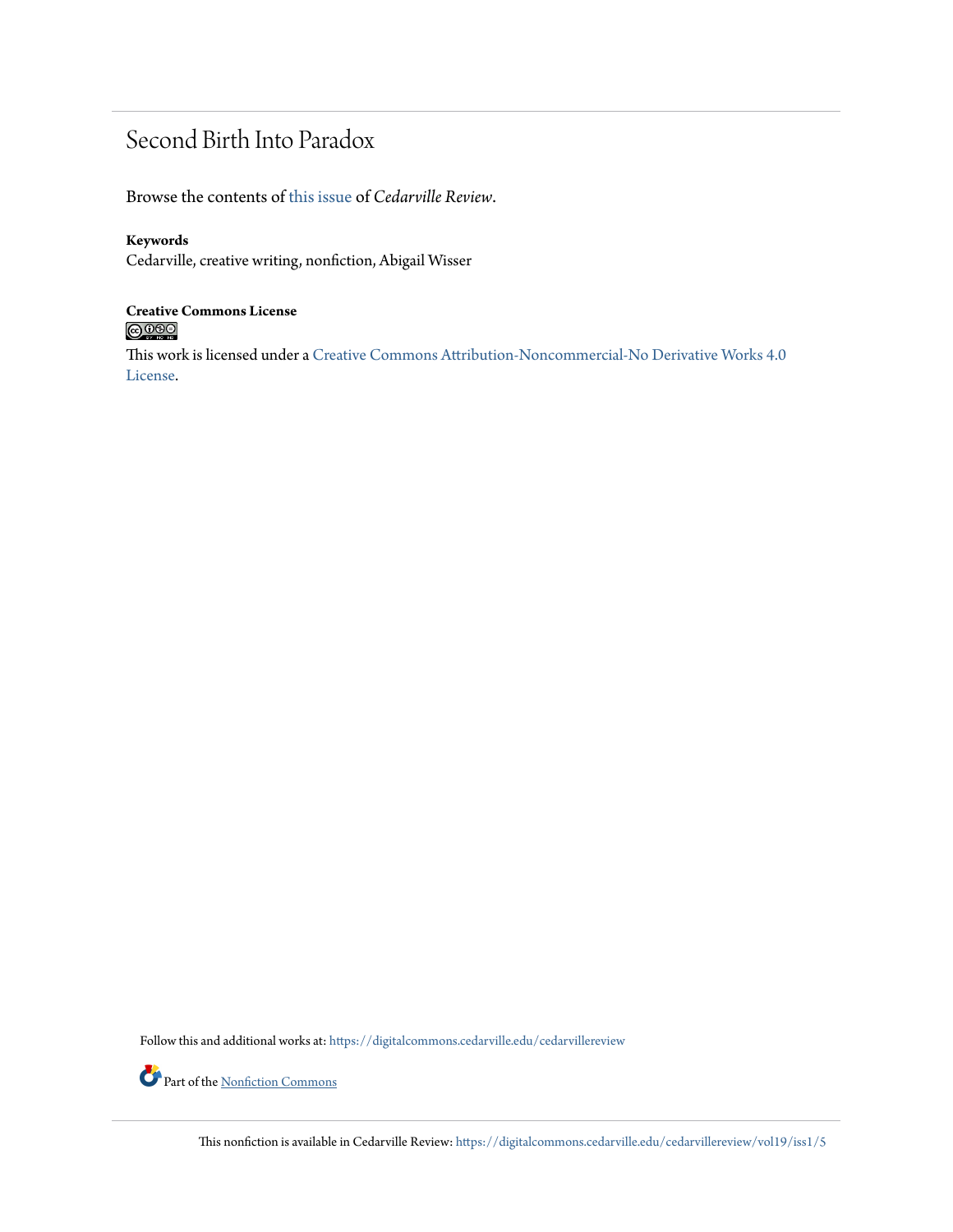#### Nonfiction

# **SECOND BIRTH INTO PARADOX**

#### ABIGAIL WISSER

When my father baptized me in Paradox Lake before I left for college, he plunged me under before "…and the Spirit," left the pastor's lips. I sucked cold lake water up my nose, and electric creature fear swamped my nervous system. I spasmed. But Dad crushed my arms across my chest in an 'x' and kept me submerged. After a few drowned seconds, he hoisted me up. My feet found purchase in shifting lake sand. I dashed the water from my eyes, dragged in a rough breath through raw lungs, and felt my wet t-shirt cling like loose skin to my arms and my stomach. I stood gasping, waterlogged and goose-feshy in front of a congregation of strangers, knee-deep in the shallow end of the beachfront. The acidic burning in my lungs left me tasting blood in the back of my throat all day, even after the grilled hot dogs and sour cream and onion potato chips.

Internally, I agonized over whether this baptism counts.

In the middle-school youth group room, Mr. Motes sternly insisted that if we kids were serious about being Christians, we had to get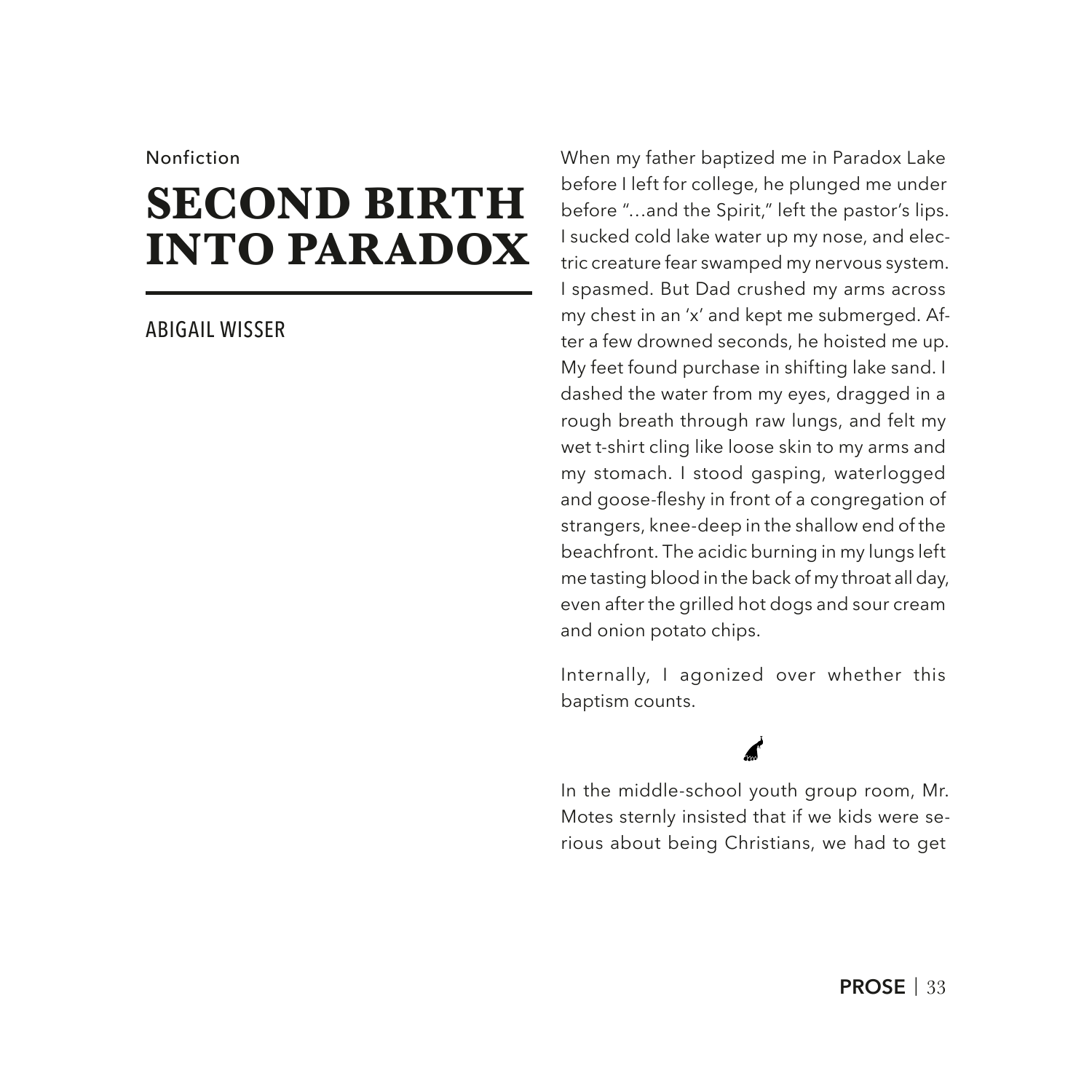baptized. If we didn't, we directly disobeyed God. Flickering fuorescent light panels on the ceiling backlit Mr. Motes, making a synthetic, starchy halo around his body.

"You'll know when you should get baptized," Mr. Motes continued, "You'll feel the prompting of the Holy Spirit on your conscience."

A pulse of anxious energy radiated from my heart, shot through the ganglia of nerves in my chest and stomach, circulated every time Mr. Motes scanned the group. I agonized and avoided eye contact. Was this anxiety a prompting of the Spirit, or the fear of baptism, of the piercing eyes of the congregation, judging my purity of spirit? Fears mingled and flowed together: fear of man, fear of God, fear of man as God, fear of the God-man, and finally, at the end of night, I was left with only clammy palms and drained adrenal glands.

### In my senior year of college, I returned to the passage in which the coward and hypocrite Nicodemus stole into Jesus's dwelling by night, begging for answers.

"Truly, truly, I say to you, unless one is born again," said Jesus, "he cannot see the kingdom of God."

"How can a man be born when he is old?" Nicodemus responded, perhaps exasperated, "Can he enter a second time into his mother's womb and be born?" Probably he wrung his hands at Jesus, who probably smiled.

"Truly, truly, I say to you, unless one is born of water and the Spirit, he cannot enter the kingdom of God. That which is born of the flesh is flesh, and that which is born of the Spirit is spirit. Do not marvel that I said to you, 'You must be born again.' The wind blows where it wishes, and you hear its sound, but you do not know where it comes from or where it goes. So it is with everyone who is born of the Spirit." I'm sure that Jesus's eyes twinkled with mirth, knowing his fuid answer would both frustrate and soothe.

I think back on my baptism. Paradox Lake is a scoop in the Earth plowed by a glacier, fed by the Adirondack watershed and the Schroon River: a womb tucked away in the mountains, sustaining and recreating life. My Paradox birth was both an emergence from and into bodily